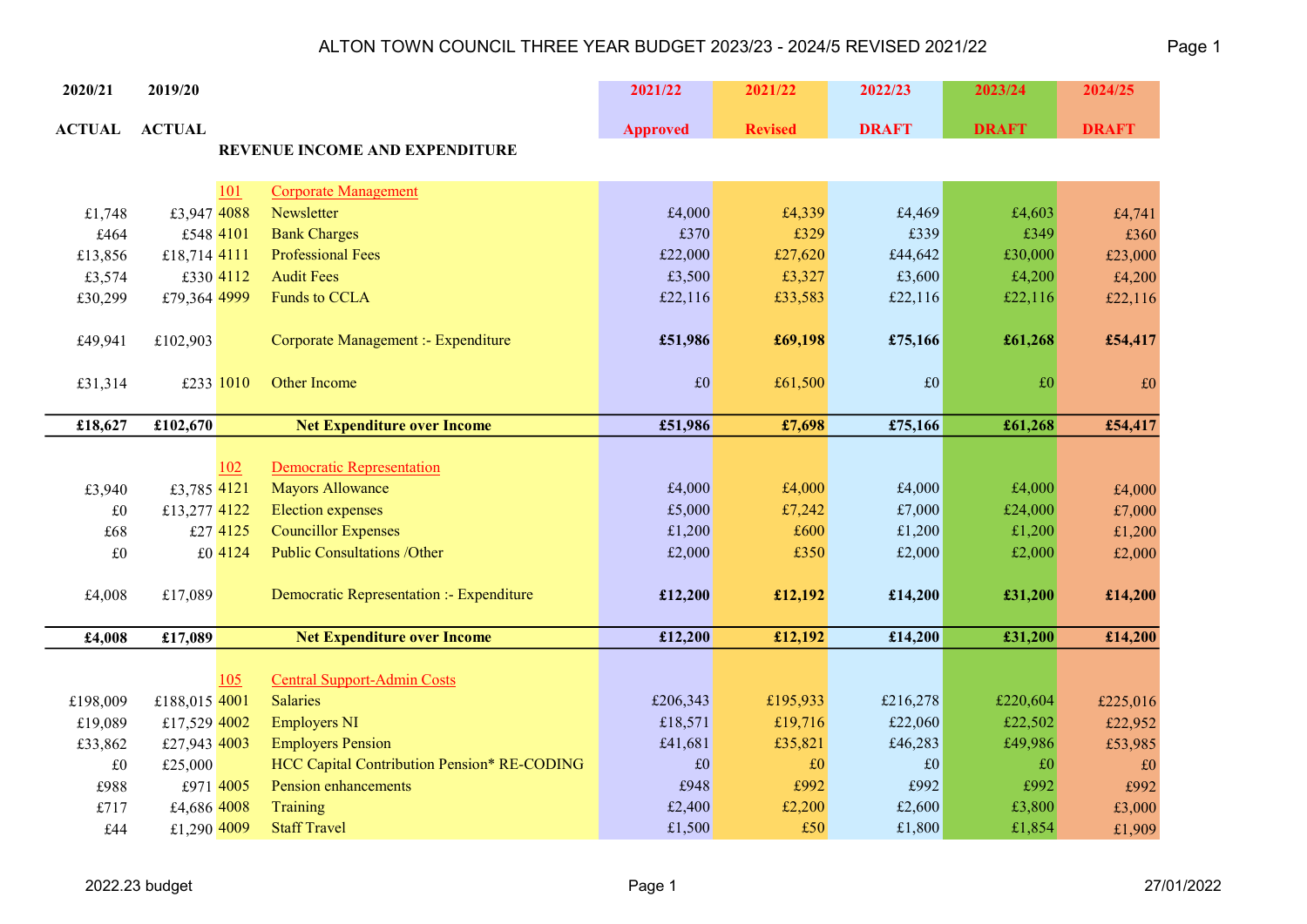| 2020/21       | 2019/20       |            |                                                     | 2021/22         | 2021/22        | 2022/23      | 2023/24      | 2024/25      |
|---------------|---------------|------------|-----------------------------------------------------|-----------------|----------------|--------------|--------------|--------------|
| <b>ACTUAL</b> | <b>ACTUAL</b> |            |                                                     | <b>Approved</b> | <b>Revised</b> | <b>DRAFT</b> | <b>DRAFT</b> | <b>DRAFT</b> |
| £1,238        | £2,251 4026   |            | Other Expenditure                                   | £1,000          | £1,968         | £1,500       | £1,500       | £1,500       |
| £22,598       | £15,087 4071  |            | Telephone and IT                                    | £15,996         | £18,634        | £19,003      | £19,573      | £20,160      |
| £1,464        | £829 4072     |            | <b>Mobile Phones</b>                                | £2,100          | £2,409         | £2,481       | £2,555       | £2,632       |
| £594          | £2,264 4075   |            | <b>Stationery &amp; Printing</b>                    | £1,500          | £1,622         | £1,750       | £2,000       | £2,250       |
| £750          | £1,029 4076   |            | Postage                                             | £1,000          | £1,223         | £1,050       | £1,100       | £1,150       |
| £2,284        | £2,514 4080   |            | Subscriptions & Publications                        | £3,250          | £2,368         | £3,300       | £3,350       | £3,400       |
| £6,997        |               | £0 4081    | Covid19 expenditure                                 | $\pounds 0$     | £816           | £0           | £0           | £0           |
| £19,097       | £19,697 4085  |            | Insurance                                           | £21,000         | £19,908        | £21,273      | £21,630      | £22,279      |
| £0            | £211 4087     |            | Advertising                                         | £650            | £375           | £650         | £650         | £650         |
| £0            |               | £0 4089    | <b>Resilience Fund</b>                              | £0              | $\pounds 0$    | £0           | £0           | £0           |
| £3,244        | £877 4155     |            | Equipment                                           | £2,000          | £721           | £2,000       | £2,000       | £2,000       |
| $\pounds 0$   | £228 4157     |            | Furniture                                           | £1,000          | $\pounds 0$    | £1,000       | £1,200       | £1,400       |
|               |               |            |                                                     |                 |                |              |              |              |
| £310,975      |               |            | £310,421 Central Support-Admin Costs :- Expenditure | £320,939        | £304,756       | £344,021     | £355,295     | £365,274     |
|               |               |            |                                                     |                 |                |              |              |              |
| £451          | £2,234 1010   |            | Other Income                                        | $\pounds 0$     | £273           | $\pounds 0$  | £0           | £0           |
| £1,500        |               | 1020       | Covid 19 income                                     | $\pounds 0$     | $\pounds 0$    | £0           | £0           | $\pounds 0$  |
|               |               |            |                                                     |                 |                |              |              |              |
| £1,951        | £2,234        |            | Central Support-Admin Costs :- Income               | £0              | £273           | £0           | £0           | $\pounds 0$  |
|               |               |            |                                                     |                 |                |              |              |              |
| £309,024      | £308,187      |            | <b>Net Expenditure over Income</b>                  | £320,939        | £304,483       | £344,021     | £355,295     | £365,274     |
|               |               | <u>106</u> | <b>Central Support-Town Hall</b>                    |                 |                |              |              |              |
| £7,501        | £7,181 4021   |            | Rates                                               | £6,700          | £6,636         | £6,636       | £6,636       | £6,636       |
| £640          | £230 4022     |            | <b>Water Charges</b>                                | £620            | £495           | £620         | £639         | £658         |
| £950          | £2,027 4024   |            | Gas                                                 | £1,750          | £1,160         | £2,320       | £2,390       | £3,178       |
| £1,553        | £1,690 4025   |            | Electricity                                         | £1,350          | £1,480         | £3,147       | £3,241       | £3,339       |
| £1,705        | £2,040 4030   |            | Cleaning                                            | £2,400          | £1,860         | £1,915       | £1,973       | £2,032       |
| £2,504        | £2,202 4140   |            | <b>Building Maintenance</b>                         | £3,000          | £9,447         | £6,000       | £6,000       | £6,000       |
|               |               |            |                                                     |                 |                |              |              |              |
| £14,853       | £15,370       |            | Central Support-Town Hall :- Expenditure            | £15,820         | £21,078        | £20,638      | £20,879      | £21,843      |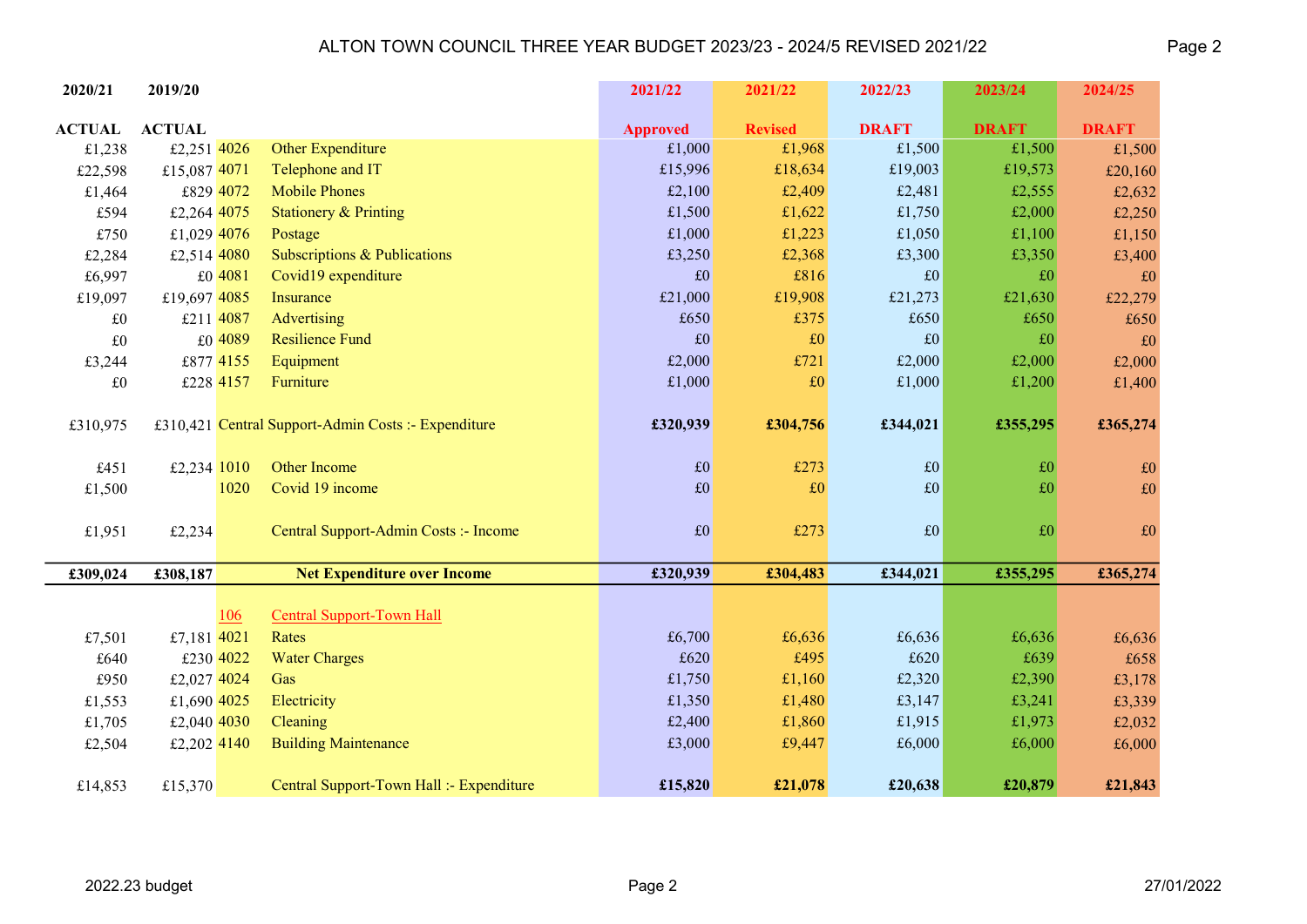| 2020/21           | 2019/20       |         |                                                                                 | 2021/22         | 2021/22        | 2022/23      | 2023/24      | 2024/25      |
|-------------------|---------------|---------|---------------------------------------------------------------------------------|-----------------|----------------|--------------|--------------|--------------|
| <b>ACTUAL</b>     | <b>ACTUAL</b> |         |                                                                                 | <b>Approved</b> | <b>Revised</b> | <b>DRAFT</b> | <b>DRAFT</b> | <b>DRAFT</b> |
|                   |               |         |                                                                                 |                 |                |              |              |              |
| £2,138            | £24,739 1002  |         | <b>Shop Rents</b>                                                               | £10,500         | £10,418        | £12,626      | £12,626      | £12,626      |
| £600              | £50,138 1010  |         | Other                                                                           | £0              | £0             | £0           | £0           | £0           |
| £2,738            | £74,877       |         | Central Support-Town Hall :- Income                                             | £10,500         | £10,418        | £12,626      | £12,626      | £12,626      |
|                   |               |         |                                                                                 |                 |                |              |              |              |
| £12,115           | $-£59,507$    |         | <b>Net Expenditure over Income</b>                                              | £5,320          | £10,660        | £8,012       | £8,253       | £9,217       |
|                   |               | 107     | Operating Income & Exp.                                                         |                 |                |              |              |              |
| £8,300            | £17,250 1005  |         | <b>Market Income</b>                                                            | £10,000         | £10,333        | £10,500      | £10,815      | £11,139      |
| £713,565          | £671,015 1176 |         | Precept                                                                         | £735,270        | £735,270       | £781,195     | £808,537     | £836,836     |
| £11,679           | £11,443 1190  |         | <b>Interest Received</b>                                                        | £11,000         | £11,000        | £11,592      | £12,171      | £3,000       |
| £10,506           | £8,006 1081   |         | <b>CIL</b>                                                                      | £0              | £86,491        | £0           | £0           | £0           |
|                   |               |         |                                                                                 |                 |                |              |              |              |
| £744,050          | £707,714      |         | Operating Income & Exp. :- Income                                               | £756,270        | £843,094       | £803,287     | £831,523     | £850,975     |
|                   |               |         |                                                                                 |                 |                |              |              |              |
| $-£744,050$       | $-£707,714$   |         | <b>Net Expenditure over Income</b>                                              | $-£756,270$     | $-£843,094$    | $-£803,287$  | $-£831,523$  | $-£850,975$  |
|                   |               | 108     | <b>Other Properties</b>                                                         |                 |                |              |              |              |
|                   |               |         |                                                                                 |                 |                |              |              |              |
| £5,215            | £4,854 4140   |         | <b>Building Maintenance Herald</b>                                              | £2,000          | £1,363         | £2,000       | £2,000       | £2,000       |
| £16,145           | £379,439 4411 |         | Building Maintenance Bartlett & Butcher                                         | £2,000          | £0             | £2,000       | £2,000       | £2,000       |
| £9,411            | £4,705 4412   | £0 4116 | Public Works Loan Board repayments<br>Rent/Start up for High Street Retail Unit | £9,411<br>£0    | £9,411<br>£0   | £9,411<br>£0 | £9,411<br>£0 | £9,411<br>£0 |
| £5,422<br>£36,193 | £388,998      |         | Other Properties :- Expenditure                                                 | £13,411         | £10,774        | £13,411      | £13,411      | £13,411      |
|                   |               |         |                                                                                 |                 |                |              |              |              |
| £39,602           | £17,154 1001  |         | Rents                                                                           | £19,000         | £20,221        | £21,221      | £21,221      | £21,221      |
| £10,545           | £337,610 1010 |         | other income                                                                    | £0              | £1,655         | £0           | £0           | £0           |
| £50,147           | £354,764      |         | Other Properties :- Income                                                      | £19,000         | £21,876        | £21,221      | £21,221      | £21,221      |
|                   |               |         |                                                                                 |                 |                |              |              |              |
| $-£13,954$        | £34,234       |         | <b>Net Expenditure over Income</b>                                              | $-£5,589$       | $-£11,102$     | $-£7,810$    | $-£7,810$    | $-£7,810$    |
|                   |               |         |                                                                                 |                 |                |              |              |              |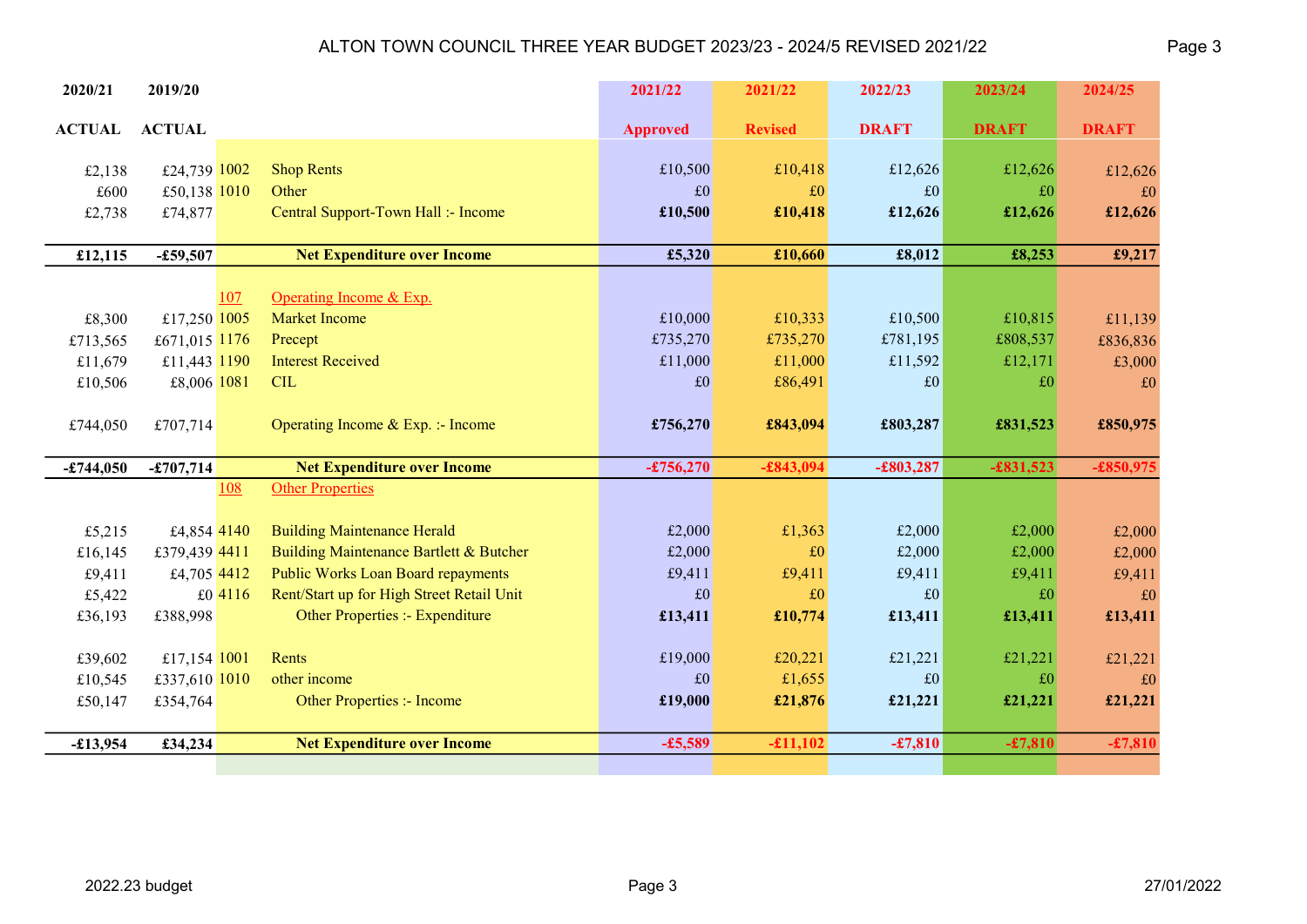| 2020/21       | 2019/20       |                                       | 2021/22         | 2021/22        | 2022/23      | 2023/24      | 2024/25      |
|---------------|---------------|---------------------------------------|-----------------|----------------|--------------|--------------|--------------|
| <b>ACTUAL</b> | <b>ACTUAL</b> |                                       | <b>Approved</b> | <b>Revised</b> | <b>DRAFT</b> | <b>DRAFT</b> | <b>DRAFT</b> |
|               | 201           | <b>Anstey Park</b>                    |                 |                |              |              |              |
| £1,420        | £1,649 4021   | Rates                                 | £1,550          | £1,550         | £1,550       | £1,550       | £1,550       |
| £7,326        | £6,870 4022   | <b>Water Charges</b>                  | £1,800          | £0             | £1,820       | £1,835       | £1,800       |
| £1,033        | £1,127 4024   | Gas                                   | £1,500          | £1,306         | £2,612       | £2,690       | £2,771       |
| £4,773        | £5,915 4025   | Electricity / Electricals             | £3,950          | £4,073         | £9,261       | £9,539       | £9,825       |
| £180          | £122 4030     | Cleaning                              | £200            | £200           | £200         | £200         | £200         |
| £645          | £346 4071     | Telephone and IT                      | £522            | £522           | £530         | £540         | £550         |
| £6,990        | £16,996 4140  | <b>Building Maintenance</b>           | £7,000          | £6,936         | £8,000       | £8,000       | £8,000       |
| £4,412        | £11,118 4141  | <b>Grounds Maintenance</b>            | £5,000          | £5,000         | £6,000       | £6,000       | £6,500       |
| £26,779       | £44,143       | Anstey Park :- Expenditure            | £21,522         | £19,587        | £29,973      | £30,354      | £31,196      |
|               |               |                                       |                 |                |              |              |              |
| £2,233        | £10,652 1000  | Fees and Charges                      | £14,800         | £17,400        | £17,922      | £18,460      | £19,014      |
| £13,250       | £21,707 1001  | Rents                                 | £15,000         | £15,637        | £18,445      | £44,000      | £44,000      |
| £110          | £535 1010     | Other Income inc grants               | £0              | £0             | £0           | £0           | £0           |
| £22,116       | £22,116 1016  | Alton FC Holding Fund/Rent            | £22,116         | £22,116        | £22,116      | £22,116      | £22,116      |
| £37,709       | £55,010       | Anstey Park :- Income                 | £51,916         | £55,153        | £58,483      | £84,576      | £85,130      |
| $-£10,930$    | $-£10,867$    | <b>Net Expenditure over Income</b>    | $-£30,394$      | $-£35,566$     | $-£28,510$   | $-£54,222$   | $-£53,934$   |
|               |               |                                       |                 |                |              |              |              |
|               | 202           | <b>Jubilee Playing Fields</b>         |                 |                |              |              |              |
| £2,100        | £4 4022       | <b>Water Charges</b>                  | £2,200          | £0             | £2,400       | £2,472       | £2,546       |
| £2,043        | £3,035 4025   | Electricity / Electricals             | £3,500          | £2,149         | £4,425       | £4,557       | £4,694       |
| £2,083        | £0 4021       | Rates                                 | £2,125          | £2,125         | £2,125       | £2,125       | £2,125       |
| £151          | £84 4030      | Cleaning                              | £250            | £150           | £155         | £159         | £164         |
| £4,011        | £2,019 4140   | <b>Building Maintenance</b>           | £4,500          | £2,785         | £4,500       | £4,500       | £4,500       |
| £19,743       | £12,804 4141  | <b>Grounds Maintenance</b>            | £7,500          | £21,727        | £7,725       | £7,956       | £8,195       |
| £480          | £433 4143     | <b>Skatepark Maintenance</b>          | £500            | £0             | £500         | £500         | £500         |
| £815          | £819 4150     | Fuel Costs (heating oil)              | £1,379          | £500           | £1,415       | £1,475       | £1,519       |
| $\pounds 0$   | £3,085 4155   | Equipment                             | $\pounds 0$     | £0             | £0           | £0           | £0           |
| £31,426       | £22,283       | Jubilee Playing Fields :- Expenditure | £21,954         | £29,436        | £23,245      | £23,744      | £24,243      |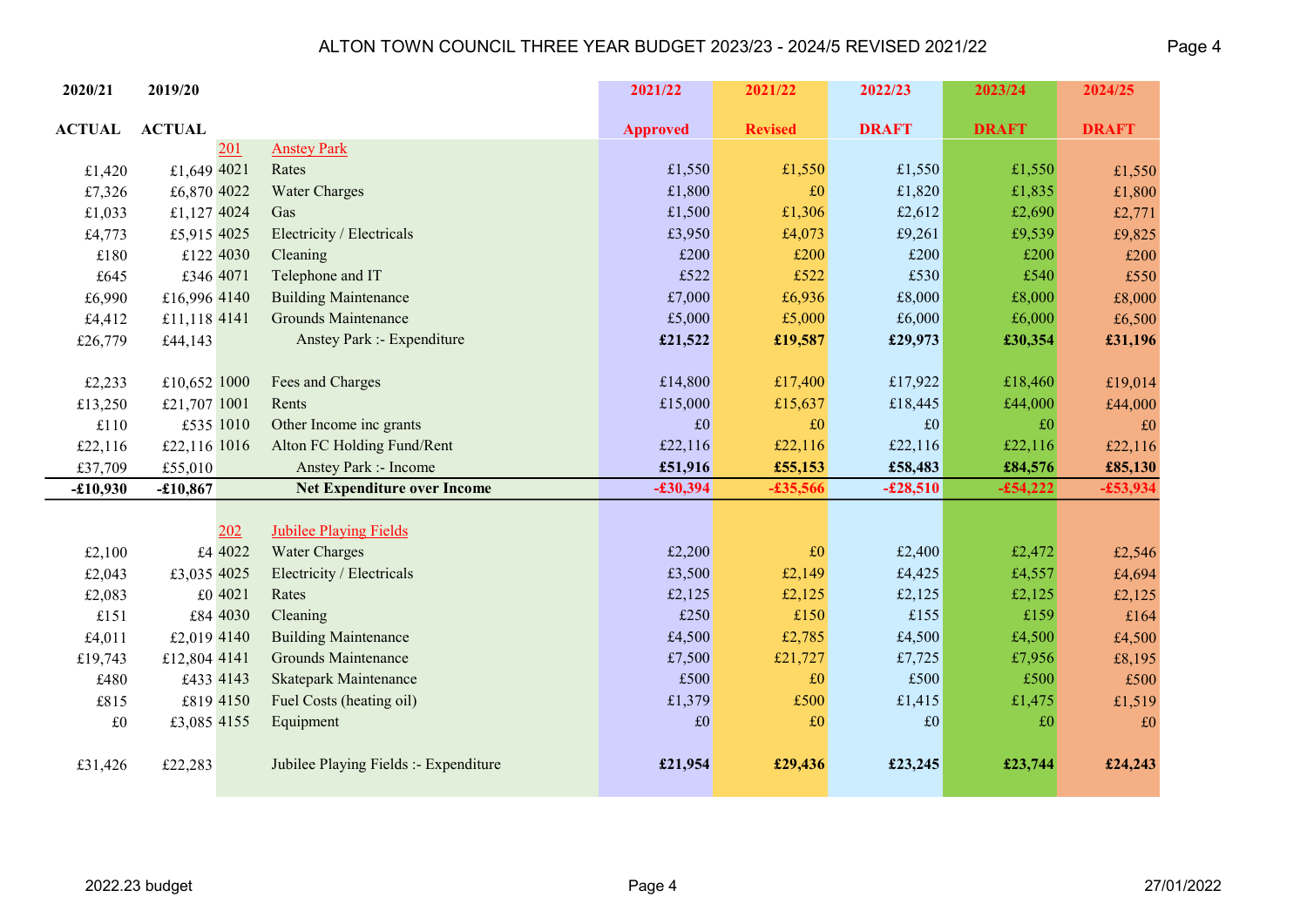| 2020/21       | 2019/20       |                                         | 2021/22         | 2021/22        | 2022/23      | 2023/24      | 2024/25      |
|---------------|---------------|-----------------------------------------|-----------------|----------------|--------------|--------------|--------------|
| <b>ACTUAL</b> | <b>ACTUAL</b> |                                         | <b>Approved</b> | <b>Revised</b> | <b>DRAFT</b> | <b>DRAFT</b> | <b>DRAFT</b> |
| £14,634       | £11,694 1000  | Fees and Charges                        | £13,000         | £13,476        | £13,880      | £14,296      | £14,724      |
| £16,882       | £15,934 1001  | Rents                                   | £14,600         | £18,900        | £19,415      | £19,475      | £19,519      |
| $\pounds 0$   | £6,116 1010   | Other Income                            | £0              | £6,000         | $\pounds 0$  | £0           |              |
|               |               |                                         |                 |                |              |              |              |
| £31,516       | £33,744       | Jubilee Playing Fields :- Income        | £27,600         | £38,376        | £33,295      | £33,771      | £34,243      |
|               |               |                                         |                 |                |              |              |              |
|               | $-£11,461$    | <b>Net Expenditure over Income</b>      | $-£5,646$       | $-£8,940$      | $-£10,050$   | $-£10,027$   | $-£10,000$   |
|               |               |                                         |                 |                |              |              |              |
|               | <u>301</u>    | <b>Grounds Maintenance Team</b>         |                 |                |              |              |              |
| £135,378      | £131,553 4001 | Salaries                                | £157,286        | £137,216       | £161,797     | £165,032     | £168,333     |
| £12,195       | £11,859 4002  | <b>Employers NI</b>                     | £14,156         | £12,475        | £16,503      | £16,833      | £17,170      |
| £27,063       | £24,152 4003  | <b>Employers Pension</b>                | £31,772         | £28,282        | £34,625      | £35,317      | £36,023      |
| £1,028        | £757 4010     | Uniforms & safety equipment             | £600            | £600           | £800         | £700         | £700         |
| £2,750        | £3,125 4144   | Play Equipment inspection               | £3,800          | £3,800         | £3,914       | £4,031       | £4,152       |
| £20,698       | £11,020 4145  | Tree / Hedge Maintenance                | £15,000         | £31,224        | £49,000      | £20,000      | £20,500      |
| $\pounds 0$   | £739 4146     | <b>Bedding Plants</b>                   | £750            | £43            | £750         | £750         | £750         |
| £774          | £1,025 4147   | Dog Bin sacks                           | £1,250          | £1,250         | £1,287       | £1,326       | £1,369       |
| £7,480        | £19,169 4149  | <b>Vehicle Costs</b>                    | £9,000          | £7,000         | £7,210       | £7,426       | £7,649       |
| £3,725        | £7,502 4150   | <b>Fuel Costs</b>                       | £5,750          | £5,750         | £5,922       | £6,100       | £6,283       |
| £6,826        | £10,774 4153  | security/ gate locking                  | £9,000          | £8,640         | £8,899       | £9,166       | £9,441       |
| £737          | £8,884 4154   | <b>Equipment Leasing/Contracting</b>    | £0              | $\pounds 0$    | $\pounds 0$  | £0           | £0           |
| £14,467       | £19,257 4155  | Equipment                               | £17,000         | £54,460        | £22,000      | £25,000      | £35,000      |
| £9,527        | £0 4148       | Play Equipment / Maintenance            | £4,000          | £2,085         | £23,600      | £4,000       | £4,000       |
| £17,109       | £7,412 4031   | <b>Refuse Collection</b>                | £12,000         | £12,000        | £12,360      | £12,730      | £13,113      |
| £1,418        | £5,574 4141   | Grounds Maintainence                    | £3,000          | £5,051         | £5,000       | £5,000       | £5,000       |
|               |               |                                         |                 |                |              |              |              |
| £261,175      | £262,802      | Grounds Maintenance Team :- Expenditure | £284,364        | £309,876       | £353,667     | £313,411     | £329,483     |
|               |               |                                         |                 |                |              |              |              |
| £1,939        | £3,430 1010   | Other income                            | $\pounds 0$     | £8,449         | £0           | £0           | $\pounds 0$  |
|               |               |                                         |                 |                |              |              |              |
| £1,939        | £3,430        | Grounds Maintenance Team :- Income      | $\pounds 0$     | £8,449         | £0           | £0           | $\pounds 0$  |
|               |               |                                         |                 |                |              |              |              |
| £259,236      | £259,372      | <b>Net Expenditure over Income</b>      | £284,364        | £301,427       | £353,667     | £313,411     | £329,483     |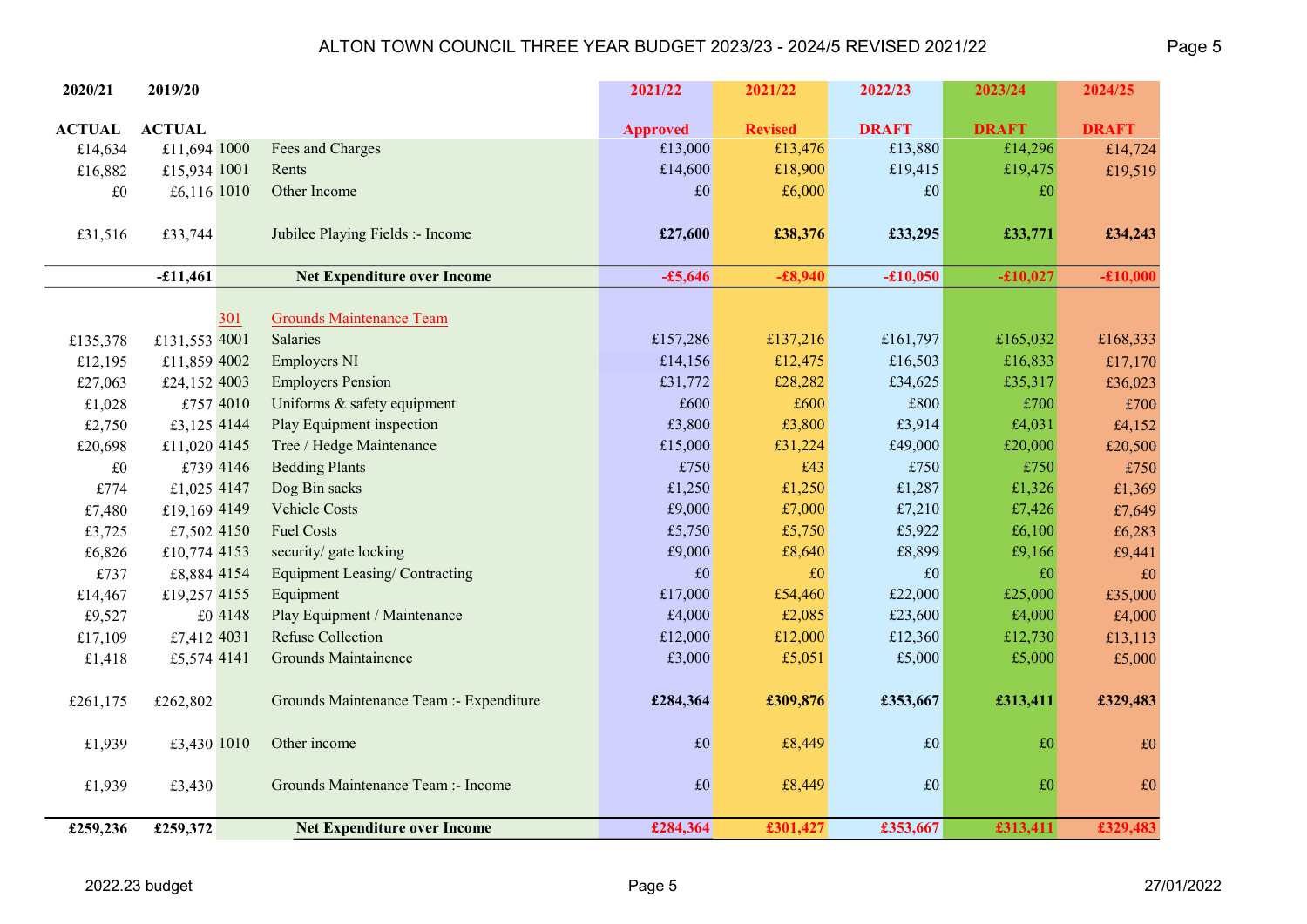| 2020/21       | 2019/20       |           |                                    | 2021/22         | 2021/22           | 2022/23      | 2023/24      | 2024/25      |
|---------------|---------------|-----------|------------------------------------|-----------------|-------------------|--------------|--------------|--------------|
| <b>ACTUAL</b> | <b>ACTUAL</b> |           |                                    | <b>Approved</b> | <b>Revised</b>    | <b>DRAFT</b> | <b>DRAFT</b> | <b>DRAFT</b> |
|               |               |           |                                    |                 |                   |              |              |              |
|               |               | 310       | <b>The Butts</b>                   |                 |                   |              |              |              |
| £1,332        |               | £43 4022  | <b>Water Charges</b>               | £400            | £0                | £400         | £400         | £400         |
| £1,332        | £43           |           | The Butts :- Expenditure           | £400            | $\pmb{\pounds}$ 0 | £400         | £400         | £400         |
|               |               |           |                                    |                 |                   |              |              |              |
| £700          | £2,855 1000   |           | Fees and Charges                   | £1,400          | £2,130            | £2,200       | £2,200       | £2,200       |
|               |               |           |                                    |                 |                   |              |              |              |
| £700          | £2,855        |           | The Butts :- Income                | £1,400          | £2,130            | £2,200       | £2,200       | £2,200       |
| £632          | $-£2,812$     |           | <b>Net Expenditure over Income</b> | $-£1,000$       | $-£2,130$         | $-£1,800$    | $-£1,800$    | $-£1,800$    |
|               |               |           |                                    |                 |                   |              |              |              |
|               |               | 311       | <b>Public Gardens</b>              |                 |                   |              |              |              |
| £191          |               | £254 4022 | <b>Water Charges</b>               | £200            | £200              | £206         | £212         | £218         |
| £847          | £1,111 4025   |           | Electricity / Electricals          | £530            | £682              | £1,637       | £1,686       | £1,737       |
| £398          |               | £460 4140 | <b>Building Maintenance</b>        | £1,200          | £757              | £1,200       | £1,236       | £1,273       |
| £70           | £3,374 4141   |           | <b>Grounds Maintenance</b>         | £2,750          | £18,593           | £2,750       | £2,832       | £2,917       |
|               |               |           |                                    |                 |                   |              |              |              |
| £1,506        | £5,199        |           | Public Gardens :- Expenditure      | £4,680          | £20,232           | £5,793       | £5,966       | £6,145       |
| £11,445       | £13,895 1001  |           | Rents                              | £11,976         | £12,560           | £13,976      | £14,395      | £14,827      |
| £642          |               | £0 1010   | other income                       | £0              | £967              | £0           | £0           | £0           |
| £12,087       | £13,895       |           | Public Gardens :- Income           | £11,976         | £13,527           | £13,976      | £14,395      | £14,827      |
|               |               |           |                                    |                 |                   |              |              |              |
| $-£10,581$    | $-£8,696$     |           | <b>Net Expenditure over Income</b> | $-£7,296$       | £6,705            | $-£8,183$    | $-£8,429$    | $-£8,682$    |
|               |               |           |                                    |                 |                   |              |              |              |
|               |               | 312       | <b>Windmill Hill</b>               |                 |                   |              |              |              |
|               |               |           |                                    |                 |                   |              |              |              |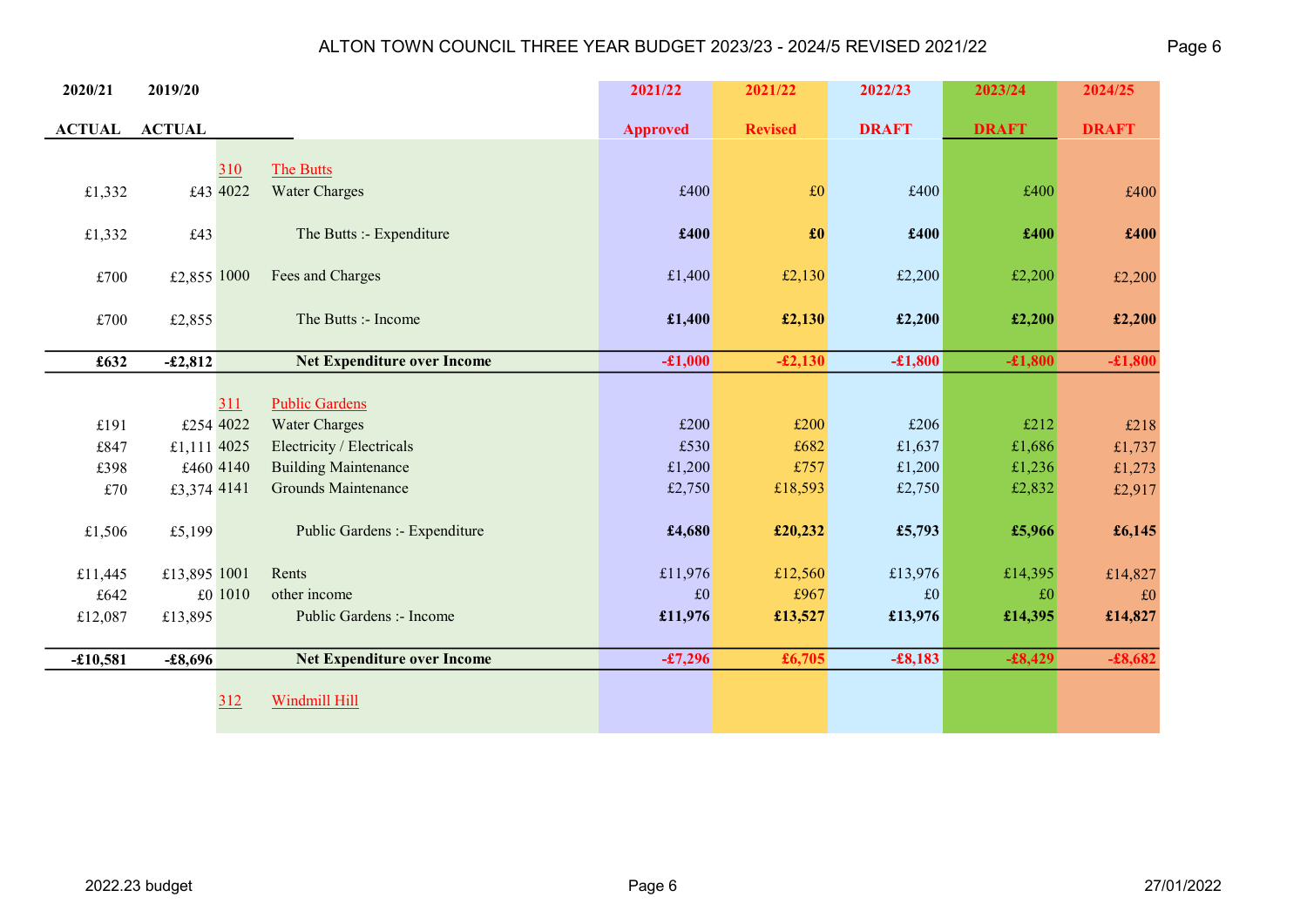| 2020/21            | 2019/20                 |                                                 | 2021/22          | 2021/22          | 2022/23          | 2023/24          | 2024/25            |
|--------------------|-------------------------|-------------------------------------------------|------------------|------------------|------------------|------------------|--------------------|
| <b>ACTUAL</b>      | <b>ACTUAL</b>           |                                                 | <b>Approved</b>  | <b>Revised</b>   | <b>DRAFT</b>     | <b>DRAFT</b>     | <b>DRAFT</b>       |
| £4,418             | £4,441 1001             | Rents                                           | £4,000           | £4,107           | £4,000           | £4,000           | £4,000             |
| £4,418             | £4,441                  | Windmill Hill :- Income                         | £4,000           | £4,107           | £4,000           | £4,000           | £4,000             |
| £4,418             | £4,441                  | <b>Net Expenditure over Income</b>              | £4,000           | £4,107           | £4,000           | £4,000           | £4,000             |
| £1,099             | £8,891 4141             | 313<br><b>Kings Pond</b><br>Grounds Maintenance | £8,000           | £15,443          | £30,000          | £15,000          | £15,000            |
| £1,099             | £8,891                  | Kings Pond :- Expenditure                       | £8,000           | £15,443          | £30,000          | £15,000          | £15,000            |
| £7,220<br>£7,220   | £6,765 1001<br>£6,765   | Rents<br>Kings Pond :- Income                   | £7,100<br>£7,100 | £7,100<br>£7,100 | £7,100<br>£7,100 | £7,100<br>£7,100 | £7,100<br>£7,100   |
|                    |                         |                                                 |                  |                  |                  |                  |                    |
| $-£6,121$          | £2,126                  | <b>Net Expenditure over Income</b>              | £900             | £8,343           | £22,900          | £7,900           | £7,900             |
| £265               | £0 4200                 | Holybourne Play Area<br>314<br>Ground Rent      | £265             | £265             | £265             | £265             | £265               |
| £265               | $\pounds 0$             | Holybourne Play Area :- Expenditure             | £265             | £265             | £265             | £265             | £265               |
| £265               | $\pmb{\pounds}$         | <b>Net Expenditure over Income</b>              | £265             | £265             | £265             | £265             | £265               |
|                    |                         | <b>Chawton Park Road</b><br>315<br>Rents        | £23,500          | £23,500          | £23,500          | £23,500          |                    |
| £23,683<br>£23,683 | £20,341 1001<br>£20,341 | Chawton Park Road :- Income                     | £23,500          | £23,500          | £23,500          | £23,500          | £23,500<br>£23,500 |
|                    |                         |                                                 |                  |                  |                  |                  |                    |
| $-£23,683$         | $-£20,341$              | <b>Net Expenditure over Income</b>              | $-£23,500$       | £23,500          | $-£23,500$       | $-£23,500$       | $-£23,500$         |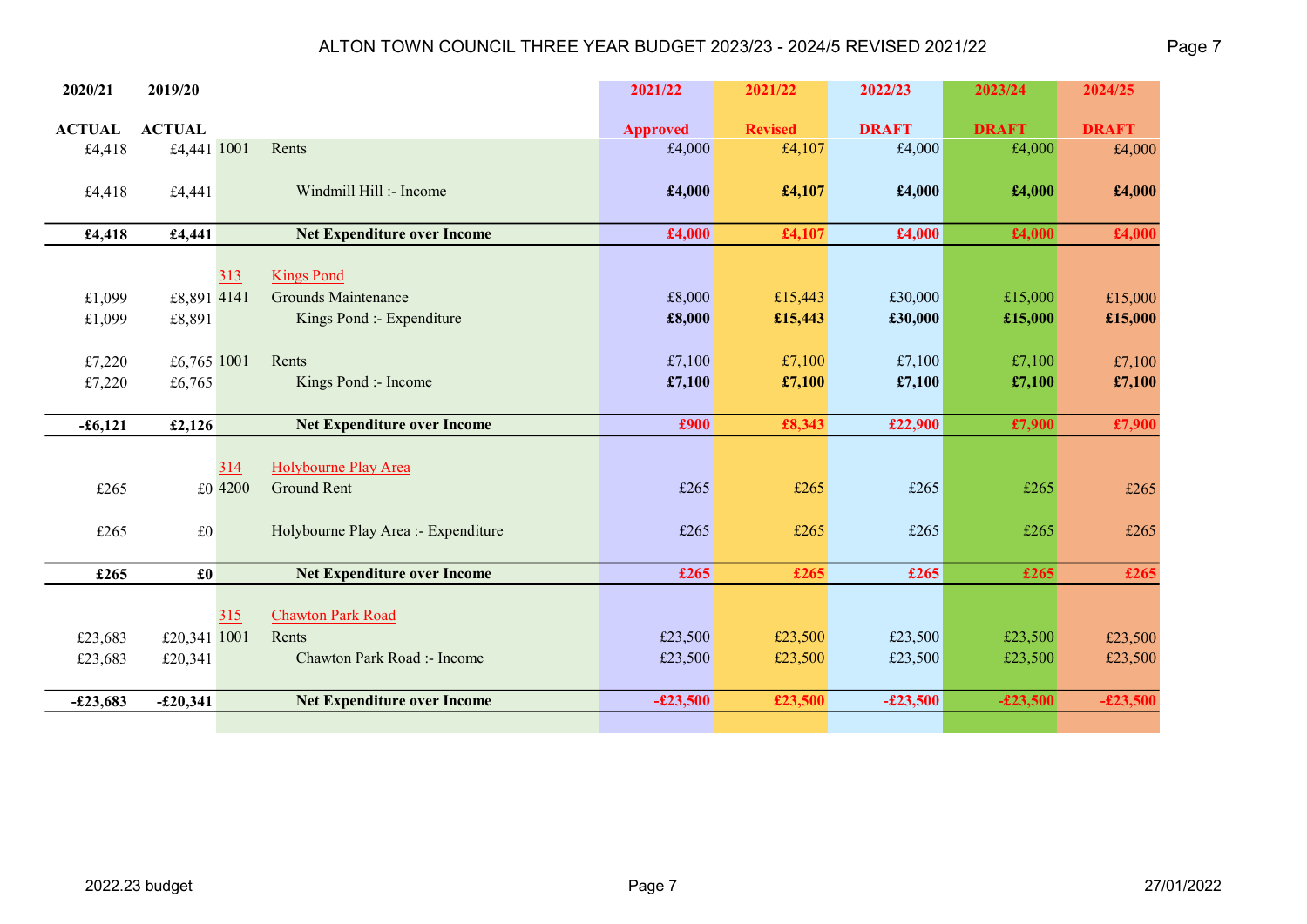| 2020/21       | 2019/20                        |                                    | 2021/22         | 2021/22        | 2022/23      | 2023/24         | 2024/25                  |
|---------------|--------------------------------|------------------------------------|-----------------|----------------|--------------|-----------------|--------------------------|
| <b>ACTUAL</b> | <b>ACTUAL</b>                  |                                    | <b>Approved</b> | <b>Revised</b> | <b>DRAFT</b> | <b>DRAFT</b>    | <b>DRAFT</b>             |
|               | 316                            | Greenfields                        |                 |                |              |                 |                          |
| £430          | £0 1001                        | Rents                              | £430            | £430           | £500         | £500            | £500                     |
| £430          | £0                             | Greenfields :- Income              | £430            | £430           | £500         | £500            | £500                     |
| £430          | $\pounds 0$                    | <b>Net Expenditure over Income</b> | £430            | £430           | £500         | £500            | £500                     |
|               |                                |                                    |                 |                |              |                 |                          |
|               | 317                            | <b>Flood Meadows</b>               |                 |                |              |                 |                          |
| £1,114        | £594 4025                      | Electricity                        | £150            | £150           | £300         | £309            | £318                     |
| £8,449        | £37,341 4141                   | <b>Grounds Maintenance</b>         | £26,601         | £20,963        | £42,000      | £5,000          | £5,000                   |
| £9,563        | £37,935                        | Flood Meadows :- Expenditure       | £26,751         | £21,113        | £42,300      | £5,309          | £5,318                   |
|               |                                |                                    |                 |                |              |                 |                          |
| £899          | £25,000 1010                   | Other Income                       | $\pounds 0$     | £0             | £0           | £0              | £0                       |
|               |                                |                                    |                 |                |              |                 |                          |
| £8,664        | £12,935                        | <b>Net Expenditure</b>             | £26,751         | £21,113        | £42,300      | £5,309          | £5,318                   |
|               | 318                            | <b>Other Open Spaces</b>           |                 |                |              |                 |                          |
| £95           | £4,421 4156                    | Parish Paths                       | £1,000          | £0             | £1,000       | £1,000          | £1,000                   |
| £625          | £4,340 4315                    | Wey Walk                           | £3,730          | £0             | £0           | £0              | £0                       |
| $\pounds 0$   | £6,000 4316                    | Will Hall Farm Lower Field         | £2,500          | £23,750        | £0           | $\pounds 0$     | $\pounds 0$              |
| $\pounds 0$   |                                | Holybourne Pond                    | £5,000          | £5,000         | £0           | £0              | $\pounds 0$              |
| £720          | £14,761                        | Other Open Spaces :- Expenditure   | £12,230         | £28,750        | £1,000       | £1,000          | £1,000                   |
|               |                                |                                    |                 |                |              |                 |                          |
| £0            | £0 1010                        | Other Income                       | £0              | £163,508       | £0           | £0              |                          |
| £720          | £14,761                        | <b>Net Expenditure</b>             | £12,230         | $-£134,758$    | £1,000       | £1,000          | £1,000                   |
|               | 319                            | Closed Churchyard                  |                 |                |              |                 |                          |
| £1,225        | £0 4141                        | Path Maintenance                   | £10,000         | £0             | £10,000      | $\pounds 0$     | £0                       |
| £1,225        | £0                             | Closed Churchyard :- Expenditure   | £10,000         | $\pounds 0$    | £10,000      | £0              | $\pounds 0$              |
|               |                                |                                    |                 |                |              |                 |                          |
| $-£1,225$     | $\pmb{\pmb{\pmb{\pmb{\cdot}}}$ | <b>Net Expenditure</b>             | £10,000         | £0             | £10,000      | $\pmb{\pounds}$ | $\overline{\textbf{f0}}$ |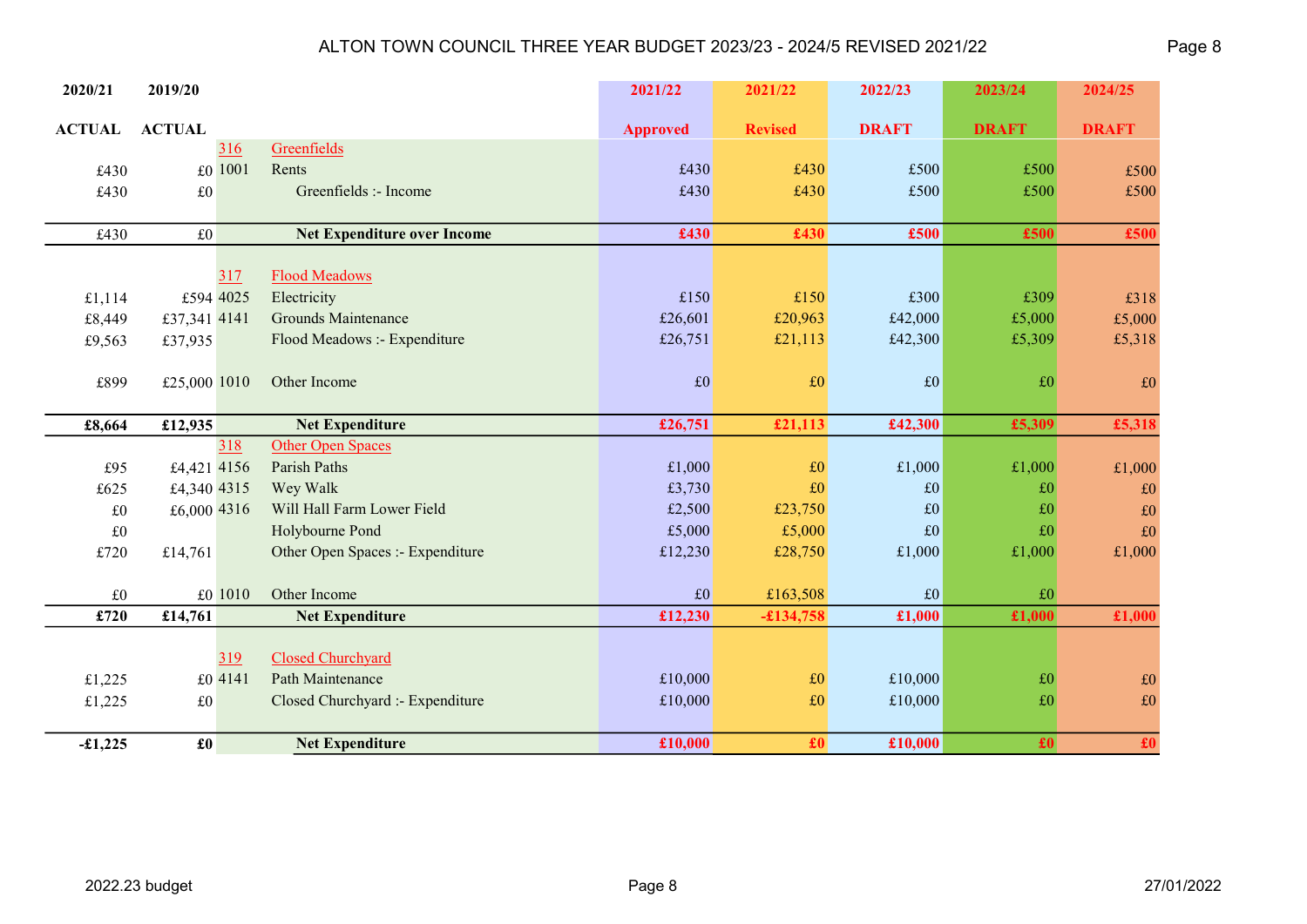| 2020/21             | 2019/20             |           |                                           | 2021/22                 | 2021/22        | 2022/23             | 2023/24                   | 2024/25                        |
|---------------------|---------------------|-----------|-------------------------------------------|-------------------------|----------------|---------------------|---------------------------|--------------------------------|
| <b>ACTUAL</b>       | <b>ACTUAL</b>       |           |                                           | <b>Approved</b>         | <b>Revised</b> | <b>DRAFT</b>        | <b>DRAFT</b>              | <b>DRAFT</b>                   |
|                     |                     |           |                                           |                         |                |                     |                           |                                |
|                     |                     | 320       | <b>Allotments</b>                         |                         |                |                     |                           |                                |
| £4,308              |                     | £716 4022 | <b>Water Charges</b>                      | £2,500                  | £1,257         | £2,500              | £2,575                    | £2,652                         |
| £3,621              | £3,467 4141         |           | Maintenance                               | £2,000                  | £2,331         | £2,500              | £2,575                    | £2,652                         |
| £1,000              | £4,398 4159         |           | <b>Allotment Improvements</b>             | £2,500                  | £0             | £2,500              | £2,900                    | £3,400                         |
| £8,929              | £8,581              |           | Allotments :- Expenditure                 | £7,000                  | £3,588         | £7,500              | £8,050                    | £8,704                         |
| £7,220              | £6,482 1001         |           | Rents                                     | £6,000                  | £7,050         | £7,050              | £7,261                    | £7,479                         |
| $\pounds 0$         |                     | £345 1003 | <b>Administration Fees</b>                | £400                    | £1,031         | £400                | £400                      | £400                           |
|                     |                     |           |                                           |                         |                |                     |                           |                                |
| £7,220              | £6,827              |           | Allotments :- Income                      | £6,400                  | £8,081         | £7,450              | £7,661                    | £7,879                         |
|                     |                     |           |                                           |                         |                |                     |                           |                                |
| £1,709              | £1,754              |           | <b>Net Expenditure over Income</b>        | £600                    | $-£4,493$      | £50                 | £389                      | £825                           |
|                     |                     |           |                                           |                         |                |                     |                           |                                |
|                     |                     | 321       | <b>Barley Fields</b>                      |                         |                |                     |                           |                                |
| $\pounds 0$         |                     | £0 4141   | <b>Grounds Maintainence</b>               | $\pounds 0$             | £2,120         | 10                  | £0                        | $\pounds 0$                    |
| £0                  | $\pounds 0$         |           | Barley Fields :- Expenditure              | $\pounds 0$             | £2,120         | $\vert$ £0          | £0                        | £0                             |
|                     |                     |           |                                           |                         |                |                     |                           |                                |
| $\pounds 0$         |                     | £0 1010   | Commuted Sum income                       | $\pounds 0$             | $\pounds 0$    | E0                  | $\pounds 0$               |                                |
| $\pounds 0$         | $\pounds 0$         |           | <b>Barley Fields :- Income</b>            | $\pmb{\pmb{\pmb{\pm}}}$ | £0             | $\pmb{\pounds}$     | $\pmb{\pmb{\pmb{\cdot}}}$ | $\pmb{\pmb{\pmb{\pmb{\cdot}}}$ |
|                     |                     |           |                                           |                         |                |                     |                           |                                |
| $\pmb{\pmb{\pm 0}}$ | $\pmb{\pmb{\pm 0}}$ |           | <b>Net Expenditure over Income</b>        | $\pmb{\pmb{\pm 0}}$     | £2,120         | $\pmb{\pmb{\pm 0}}$ | $\pmb{\pounds}$           | $\pmb{\pounds}$                |
|                     |                     | 401       | Community                                 |                         |                |                     |                           |                                |
| $\pounds 0$         |                     | £702 4304 | <b>Town Crier</b>                         | £1,100                  | £1,100         | £1,100              | £1,200                    | £1,200                         |
| £12,013             |                     | £541 4306 | Tourism / marketing                       | £10,000                 | £6,739         | £14,000             | £12,000                   | £12,000                        |
| £9,761              | £27,644 4307        |           | Events expenditure (including Yuletide)   | £20,000                 | £11,512        | £18,000             | £16,000                   | £16,000                        |
| £500                |                     | £300 4312 | <b>Events Grants</b>                      | £2,000                  | £950           | £2,500              | £2,500                    | £2,500                         |
| £3,013              | £1,474 4314         |           | <b>CCTV</b>                               | £25,000                 | £20,205        | £2,712              | £2,793                    | £2,877                         |
| $\pounds 0$         |                     | £0 4305   | 3rd Party Event /additional officer hours | £2,000                  | £0             | £1,500              | £1,500                    | £1,500                         |
| £20,000             | £20,750 4308        |           | <b>Youth Provision</b>                    | £20,000                 | £20,000        | £20,000             | £20,000                   | £20,000                        |
| £12,170             |                     | £0 4317   | <b>Climate Change Actions/ Strategy</b>   | £15,000                 | £6,880         | £27,479             | £10,000                   | £10,000                        |
| £57,457             | £51,411             |           | Town centre :- Expenditure                | £95,100                 | £67,386        | £87,291             | £65,993                   | £66,077                        |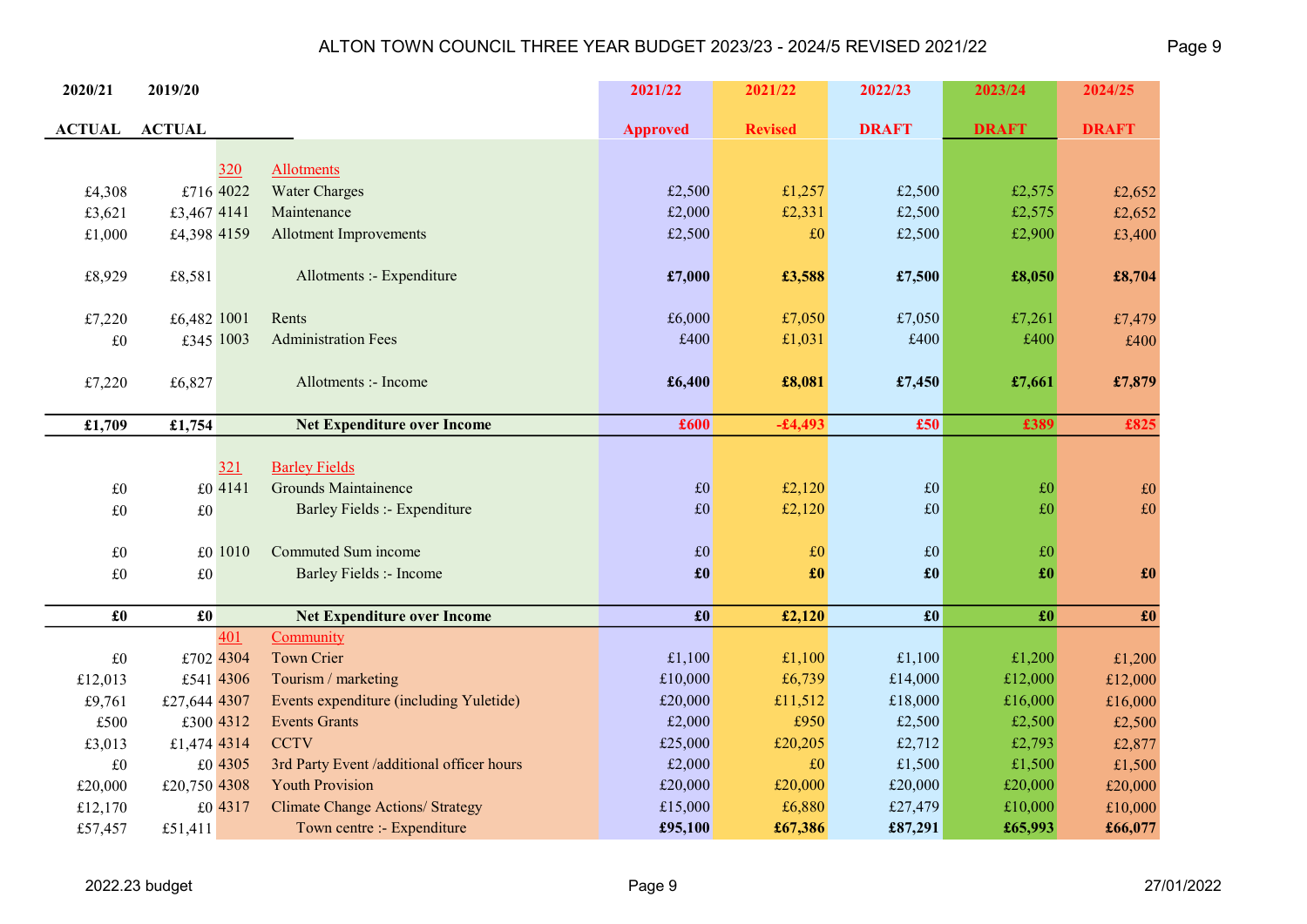| 2020/21       | 2019/20       |         |                                    | 2021/22         | 2021/22        | 2022/23      | 2023/24      | 2024/25      |
|---------------|---------------|---------|------------------------------------|-----------------|----------------|--------------|--------------|--------------|
| <b>ACTUAL</b> | <b>ACTUAL</b> |         |                                    | <b>Approved</b> | <b>Revised</b> | <b>DRAFT</b> | <b>DRAFT</b> | <b>DRAFT</b> |
|               |               |         |                                    |                 |                |              |              |              |
|               |               |         | <b>Events Income</b>               |                 |                |              |              |              |
| £24           | £1,607 1010   |         | Advertising Income /other          | £1,633          | £90            | £500         | £700         | £900         |
| £1,970        | £14,973 1014  |         | Events income (including yuletide) | £14,000         | £2,938         | £3,000       | £3,000       | £3,000       |
| £2,700        | £2,997 1072   |         | Donations/Sponsorship received     | £3,500          | £6,212         | £6,000       | £6,000       | £6,000       |
| £700          | £8,184 1080   |         | <b>Grant Income</b>                | £5,000          | £9,490         | £1,000       | £1,500       | £1,500       |
| £4,948        |               | £0 1089 | <b>Climate Change</b>              | £15,000         | £1,000         | £0           | £0           | £0           |
|               |               |         |                                    |                 |                |              |              |              |
| £10,342       | £27,761       |         | Town centre :- Income              | £39,133         | £19,730        | £10,500      | £11,200      | £11,400      |
|               |               |         |                                    |                 |                |              |              |              |
| £47,115       | £23,650       |         | <b>Net Expenditure over Income</b> | £55,967         | £47,656        | £76,791      | £54,793      | £54,677      |
|               |               |         |                                    |                 |                |              |              |              |
|               |               | 403     | <b>Christmas Lights</b>            |                 |                |              |              |              |
| £20,360       | £24,702 4300  |         | Christmas Lights                   | £20,000         | £20,000        | £20,000      | £20,000      | £22,000      |
|               |               |         |                                    |                 |                |              |              |              |
| £20,360       | £24,702       |         | Christmas Lights :- Expenditure    | £20,000         | £20,000        | £20,000      | £20,000      | £22,000      |
| £0            | £500 1071     |         | Christmas Lights Income            | £500            | £0             | £0           | £0           | $\pounds 0$  |
|               |               |         |                                    |                 |                |              |              |              |
| £0            | £500          |         | Christmas Lights :- Income         | £500            | £0             | £0           | £0           | $\pounds 0$  |
|               |               |         |                                    |                 |                |              |              |              |
| £20,360       | £24,202       |         | <b>Net Expenditure over Income</b> | £19,500         | £20,000        | £20,000      | £20,000      | £22,000      |
|               |               |         |                                    |                 |                |              |              |              |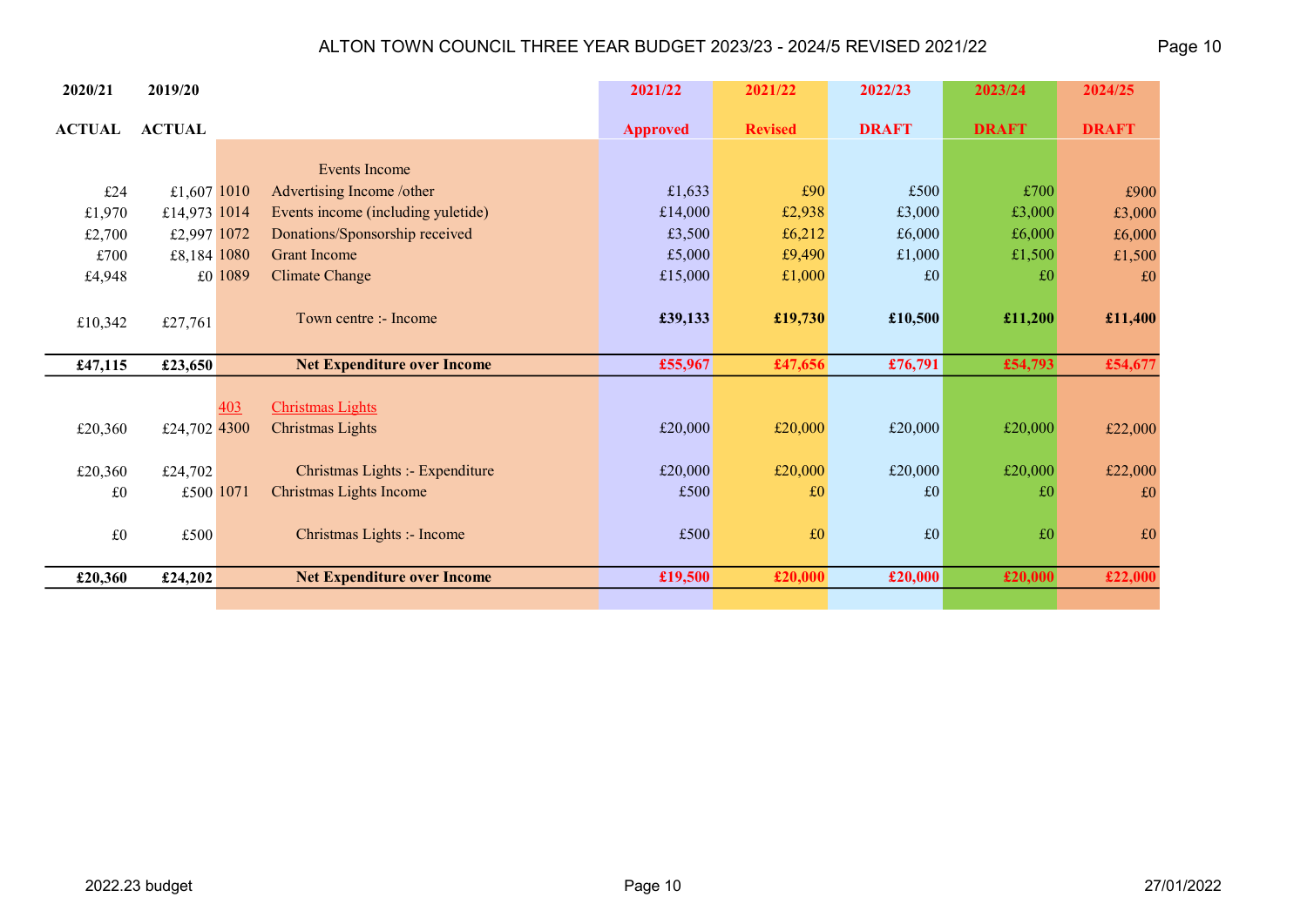| 2020/21       | 2019/20       |           |                                    | 2021/22         | 2021/22        | 2022/23      | 2023/24      | 2024/25      |
|---------------|---------------|-----------|------------------------------------|-----------------|----------------|--------------|--------------|--------------|
| <b>ACTUAL</b> | <b>ACTUAL</b> |           |                                    | <b>Approved</b> | <b>Revised</b> | <b>DRAFT</b> | <b>DRAFT</b> | <b>DRAFT</b> |
|               |               | 404       | <b>Alton</b> in Bloom              |                 |                |              |              |              |
| £3,785        | £11,770 4302  |           | Alton in Bloom Expenditure         | £2,500          | £2,500         | £1,500       | £1,500       | £2,500       |
| £3,785        | £11,770       |           | Alton in Bloom :- Expenditure      | £2,500          | £2,500         | £1,500       | £1,500       | £2,500       |
| $\pounds 0$   | £1,771 1070   |           | Alton in Bloom :- Income           | £1,300          | $\pounds 0$    | f(0)         | £0           | $\pounds 0$  |
| $\pounds 0$   | £1,771        |           | Alton in Bloom :- Income           | £1,300          | $\pounds 0$    | f(0)         | £0           | $\pounds 0$  |
| £3,785        | £9,999        |           | <b>Net Expenditure over Income</b> | £1,200          | £2,500         | £1,500       | £1,500       | £2,500       |
|               |               |           |                                    |                 |                |              |              |              |
|               |               | 420       | Grants                             |                 |                |              |              |              |
| £29,886       | £35,342 4500  |           | <b>Grants-Community</b>            | £25,000         | £24,984        | £25,000      | £25,000      | £25,000      |
| £29,886       | £35,342       |           | Grants - Expenditure               | £25,000         | £24,984        | £25,000      | £25,000      | £25,000      |
| £29,886       | £35,342       |           | <b>Net Expenditure over Income</b> | £25,000         | £24,984        | £25,000      | £25,000      | £25,000      |
|               |               |           |                                    |                 |                |              |              |              |
|               |               | 503       | <b>Assembly Rooms</b>              |                 |                |              |              |              |
| £6,986        | £21,179 4006  |           | <b>Management Contract</b>         | £24,000         | £11,088        | £21,000      | £21,000      | £21,000      |
| £5,955        | £6,383 4021   |           | Rates                              | £6,383          | £6,383         | £6,383       | £6,383       | £6,383       |
| £1,311        | £1,403 4022   |           | <b>Water Charges</b>               | £1,600          | £1,300         | £1,339       | £1,379       | £1,420       |
| £1,706        | £1,680 4024   |           | Gas                                | £1,850          | £1,850         | £2,775       | £2,875       | £2,944       |
| £3,292        | £4,908 4025   |           | Electricity                        | £3,800          | £3,800         | £8,043       | £8,284       | £8,533       |
| $\pounds 0$   |               | £72 4026  | Other Expenditure                  | £500            | £44            | £500         | £500         | £500         |
| £1,267        | £1,173 4030   |           | Cleaning                           | £1,250          | £1,250         | £3,250       | £1,300       | £3,300       |
| £474          | £267 4031     |           | <b>Refuse Collection</b>           | £550            | £550           | £567         | £584         | £601         |
| £253          |               | £392 4040 | Licences                           | £750            | £534           | £750         | £750         | £750         |
| £556          | £633 4071     |           | Telephone and IT                   | £600            | £556           | £600         | £618         | £636         |
| £0            |               | £0 4087   | Advertising                        | £500            | £96            | £500         | £500         | £500         |
| £4,000        | £6,163 4140   |           | <b>Building Maintenance</b>        | £6,000          | £2,273         | £6,000       | £6,000       | £6,000       |
| £0            |               | £161 4155 | Equipment                          | £1,000          | £100           | £1,000       | £1,000       | £1,000       |

 $\overline{\phantom{0}}$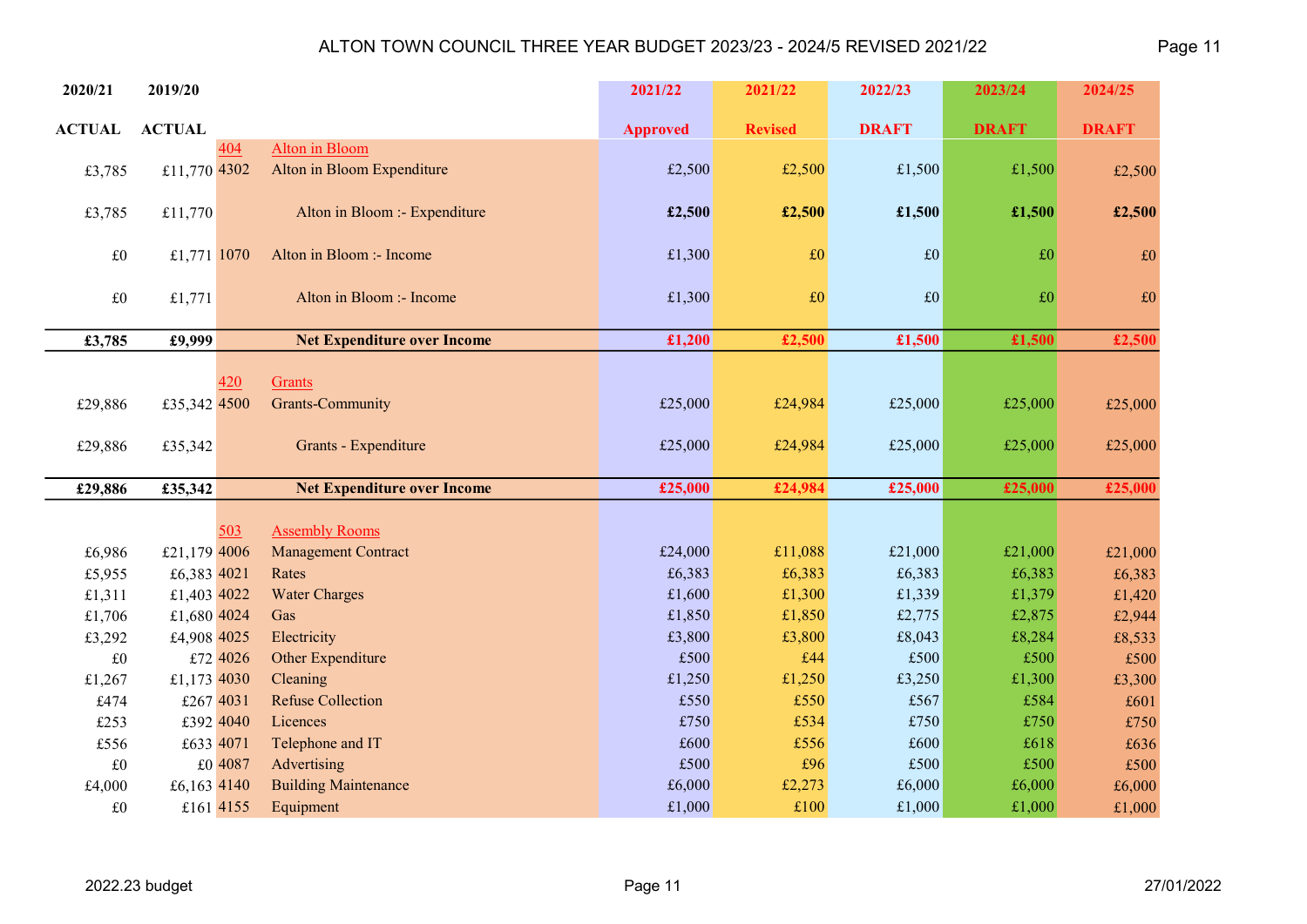| 2020/21       | 2019/20                   |         |                                             | 2021/22         | 2021/22        | 2022/23         | 2023/24         | 2024/25         |
|---------------|---------------------------|---------|---------------------------------------------|-----------------|----------------|-----------------|-----------------|-----------------|
| <b>ACTUAL</b> | <b>ACTUAL</b>             |         |                                             | <b>Approved</b> | <b>Revised</b> | <b>DRAFT</b>    | <b>DRAFT</b>    | <b>DRAFT</b>    |
| £0            |                           | £0 4157 | Furniture                                   | £800            | £0             | £800            | £800            | £800            |
| £25,800       | £44,414                   |         | <b>Assembly Rooms :- Expenditure</b>        | £49,583         | £29,824        | £53,507         | £51,973         | £54,367         |
|               |                           |         |                                             |                 |                |                 |                 |                 |
| £4,992        | £29,682 1000              |         | Fees and Charges                            | £25,000         | £25,000        | £27,120         | £27,934         | £28,772         |
| £10,122       | £12,369 1001              |         | Rents                                       | £10,475         | £11,080        | £11,412         | £11,754         | £12,107         |
| £15,114       | £42,051                   |         | <b>Assembly Rooms :- Income</b>             | £35,475         | £36,080        | £38,532         | £39,688         | £40,879         |
|               |                           |         |                                             |                 |                |                 |                 |                 |
| £10,686       | £2,363                    |         | <b>Net Expenditure over Income</b>          | £14,108         | $-£6,256$      | £14,975         | £12,285         | £13,488         |
|               |                           | 601     | <b>Street Furniture</b>                     |                 |                |                 |                 |                 |
| £1,100        | £1,276 4021               |         | Rates                                       | £1,178          | £1,100         | £1,100          | £1,100          | £1,100          |
| £13,044       | £4,990 4600               |         | Public Seats/bins/parsols                   | £10,150         | £21,046        | £2,000          | £2,000          | £2,000          |
| £9,019        | £2,360 4601               |         | <b>Bus Shelters</b>                         | £1,750          | £1,750         | £1,750          | £1,802          | £1,856          |
| $\pounds 0$   | £1,922 4602               |         | Notice Boards / SLRS                        | £6,000          | £7,800         | £2,000          | £2,000          | £2,000          |
|               |                           |         |                                             |                 |                |                 |                 |                 |
| £23,163       | £10,548                   |         | Street Furniture :- Expenditure             | £19,078         | £31,696        | £6,850          | £6,902          | £6,956          |
| £5,986        | £4,705 1072               |         | Donations Received/ Bus Shelter Advertising | £4,000          | £1,900         | £2,000          | £2,200          | £2,332          |
| £760          |                           | £0 1009 | <b>Insurance Payout</b>                     | £0              | £8,089         | £0              | £0              | $\pounds 0$     |
| £6,746        | £4,705                    |         | Street Furniture :- Income                  | £4,000          | £9,989         | £2,000          | £2,200          | £2,332          |
|               |                           |         |                                             |                 |                |                 |                 |                 |
| £16,417       | £5,843                    |         | <b>Net Expenditure over Income</b>          | £15,078         | £21,707        | £4,850          | £4,702          | £4,624          |
|               |                           | 602     | Neighbourhood Plan                          |                 |                |                 |                 |                 |
| £3,151        |                           | £0 4026 | Other expenditure                           | £3,000          | £3,184         | £0              | $\pounds 0$     | $\pounds 0$     |
| £3,151        | $\pounds 0$               |         | Neighbourhood Plan :- Expenditure           | £3,000          | £3,184         | £0              | £0              | £0              |
|               |                           |         |                                             |                 |                |                 |                 |                 |
| £3,610        |                           | £0 1080 | <b>Grants Received</b>                      | £2,000          | £2,873         | $\pounds 0$     | £0              |                 |
| £3,610        | $\pounds 0$               |         | Neighbourhood Plan :- Income                | £2,000          | £2,873         | $\pounds 0$     | £0              | $\pounds 0$     |
| $-£459$       | $\pmb{\pmb{\pmb{\pm 0}}}$ |         | <b>Net Expenditure over Income</b>          | £1,000          | £311           | $\pmb{\pounds}$ | $\pmb{\pounds}$ | $\pmb{\pounds}$ |
|               |                           |         |                                             |                 |                |                 |                 |                 |